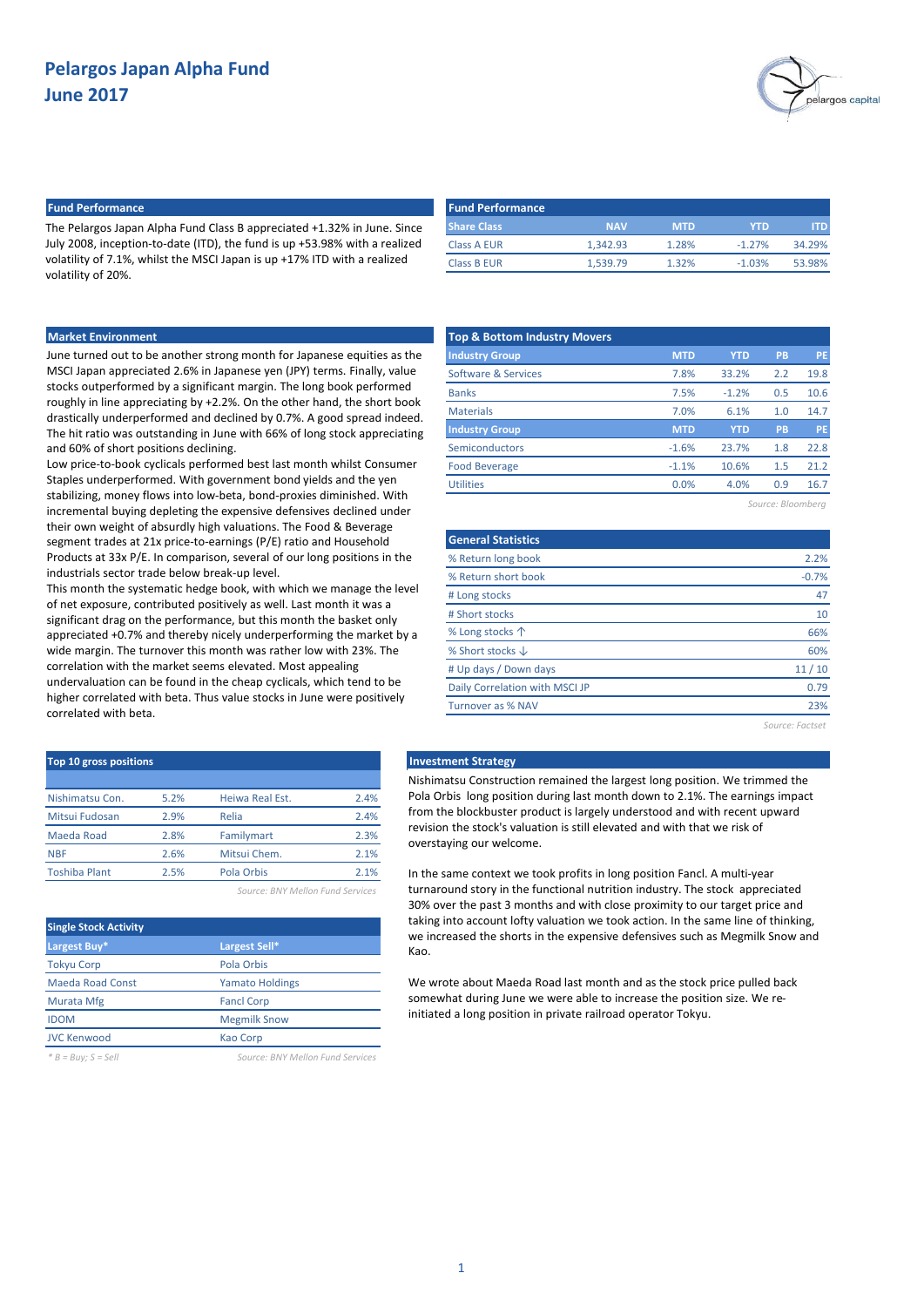

### **Investment Strategy Top Gainers & Losers**

Several smaller positions made it into the top five contributors this month. Fujitec is a company which we visited for the first time 12 years ago and initiated a small long position in September 2014. This elevator company has tremendous earnings potential. Looking simply at current multiples, 1.3x P/B and 14x P/E for a 10% return-on-equity the stock does not look extremely mispriced. However, 40% of market capitalization consists of net current assets (meaning current assets - total liability). The company already bought back 13.5% of outstanding shares which makes perfect sense at such low valuations. As a reference point, the leading competitor Kone has a RoE of 50% without leverage. The upside is tremendous, but clearly slow and path dependent.

Losses this month were again very muted. Biggest single stock loss was only 0.1% and to a large extend price-reversal driven without much news of any significance.

Due to bottom-up position sizing the sector allocation has shifted. Whilst last month the net exposure in Consumer Staples was +3%, as of end of June the exposure declined to -3%. As explained above, profit taking and swiftly increasing the shorts in expensive defensives drove the sector exposure. Exposure in Utilities and Telcos as well as in Energy remains negligible. These highly regulated sector pose challenges to extract alpha therefore we do not allocate research effort to those sectors.





*Source: UBS PAS*







On a daily basis, we track a number of style factors through our proprietary quant model. This helps us to detect dislocation within the market. In addition, it helps our understanding of style trends and investor's behavior in Japan.

The outperformance of the value factor started in the summer of last year and peaked in December. The strong performance of value was very consistent across different types of definitions and sectors. Since December, the strong performance of value stocks has largely reversed, but finally June posted a positive month. The value factor remained closely tied to global bond yields and the Japanese yen. In June, price-to-book (P/B) posted a small gain and price-to-earnings a more solid gain of +2%. We track many more value factors other than shown on the left and the majority of them were slightly higher for the month of June. We have good reason to believe that value will have a bit of a run just because the intra-market dispersion of cheap versus expensive reached extremes again.

The weighted average P/B of the long book is 1.5x compared to 1.9x for the short book. Price momentum exposure continues to be very high. On a 9-month basis, the long book's price momentum is +26.5% and the short book's price momentum was just +4.5%.

The P/E of the long book was 15.6x compared to 23.7x for the short book. The EV/EBITDA of the long book is 7.9x compared to 11.1x for the short book. The dividend yield of the long book is 2.2% compared to 1.7% in the short book.

*Source: Factset\**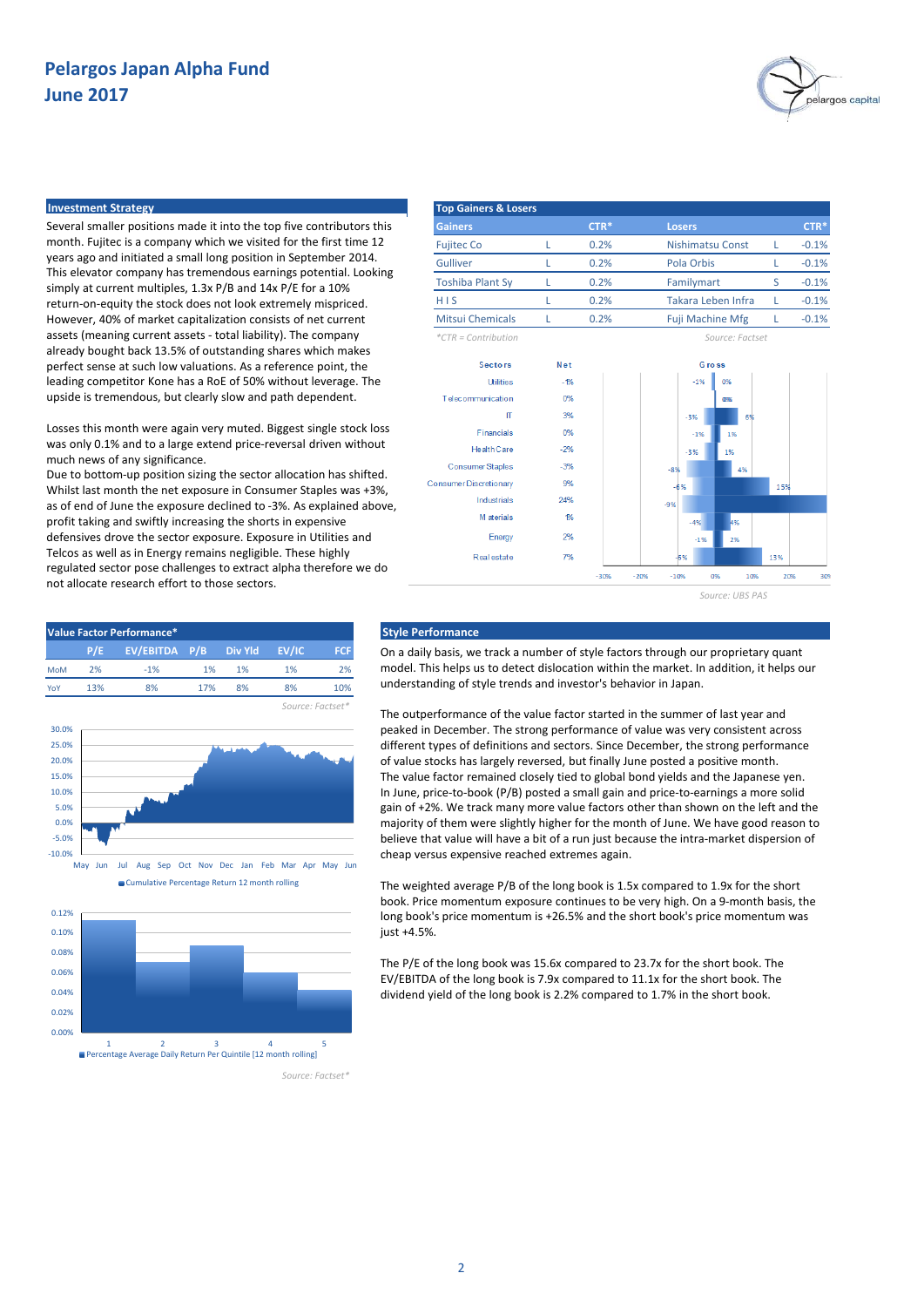

#### **Risk Measurement and Management Fund Overview Fund Overview**

The chart below shows the rolling 12-month net and gross exposure as 10 (trading) days moving averages.

Last summer we were well positioned for the strong revival in cyclical value and in a disciplined manner took profits during the October to January period. Therefore, the net exposure dropped to +20% and gross exposure to 100% by mid-February. Late February we re-introduced a higher risk allocation and expanded the long as well as the short book. As our approach was not rewarded, we quickly withdrew. During May and June our indictors continued to support a higher risk budget, and at the end of June, gross exposure stood at 117% with net exposure at 29%. Despite the higher risk budget, but because of collapsing spot volatility the ex-ante volatility declined to just 4.9%. The ex-ante beta remained at 0.29 despite the higher net exposure.



|                                           | Long    | <b>Short</b>    |
|-------------------------------------------|---------|-----------------|
| Price to Earnings (PE)                    | 15.6    | 23.7            |
| <b>EV/EBITDA</b>                          | 7.9     | 11.1            |
| Price to Book (PB)                        | 1.5     | 1.9             |
| <b>Dividend Yield</b>                     | 2.2     | 1.7             |
| EV/IC                                     | 1.0     | 1.5             |
| 1 month momentum                          | 2.9     | $-1.4$          |
| 6 month momentum                          | 5.1     | $-2.0$          |
| 9 month momentum                          | 26.5    | 4.5             |
| Earnings momentum (1M)                    | $-13.3$ | $-16.5$         |
| Earnings momentum (3M)                    | $-13.5$ | $-9.0$          |
| <b>CFROI</b>                              | 8.8%    | 7.9%            |
| Cash/MarketValue                          | 36.8%   | 18.7%           |
|                                           |         | Source: Factset |
| <b>Style Exposure</b>                     |         |                 |
|                                           | Long    | <b>Short</b>    |
| <b>Beta</b>                               | 0.88    | 0.82            |
| Volatility                                | 10.5%   | 10.5%           |
| Debt-to-equity                            | 5%      | 43%             |
|                                           |         | Source: UBS PAS |
| <b>Risk Statistics Delta Adjusted</b>     |         |                 |
| Volatility (ex-ante; 3 months daily data) |         | 4.9%            |

*Source: BNY Mellon Fund Services\* Source: GS and Nomura*

0.29

6.3% 0.9%

### **Outlook**

#### *Strategic Framework - Outlook 2nd half 2017*

The cyclical bear market from August 2015 into June 2016 took the broader index down -30% peak-to-trough. 2016 was another year of heightened macro event risk. In June 2016, the Japanese market bottomed together with global bond yields , and with that the greatest rotation from defensives into cyclicals for the past decade occurred. In our opinion, the June to December rally was the initial up-leg in the continuation of the structural bull. In 2017 volatility in Japan on an index level collapsed, which is a global phenomenon. Japan traded in a very narrow range from December until end of March. In April, Japanese equities had a bit of a hick-up, which was much less than the usual 20% drop, and quickly rebounded. This low volatility is rather atypical for a historically extremely volatile market. Within that framework, value strategies underperformed significantly during the first half of 2017 and expensive, low volatility strategies outperformed.

Volatility (ex-ante; 5yr monthly data)

Var (99%, 5 days) Beta (ex-ante)

For the first half of 2017 we expected that value stocks would continue to outperform as yields needed to adjust higher globally, be it due to better economic growth or central banks tapering. The timing of this thesis was certainly off and finally in June we saw a distinct improvement in our indicators and somewhat higher yields ignited the long overdue rally in our 'too-cheap-to-be-true' long positions.

Yes, global economic growth is far from buoyant, to say the least. We expect sub-par growth for the coming years and this continues to put pressure on yields. By association, through indiscriminately designed ETF baskets, bond-like equity outperforms cyclicals as yields head lower. However, this phenomenon offers a great opportunity as we find plenty of long stocks, which are outrageously inexpensive especially compared to the excessive valuation paid for the recession-proof consumer stocks. Even within the Japanese context there are pockets of structural growth. Global IT capex is booming driven by Internet-of-Things and increased chip penetration in everything, most noteworthy cars. The bottom-up research coverage in Japan remains anemic and therefore little attention is paid to the great earnings potential those companies have. *Tactical assessment - monthly outlook*

With regards to the immediate future it is worth repeating that our long book has tremendous upside. Valuations are still cheap, earnings revisions are trending upwardly and buyback programs are accretive for shareholders, which is supportive from a flow perspective. This is more or less a sweet spot for Japanese equities and despite that Japan is still amongst the worst performing developed equity markets globally. With the headwinds, such as lower yields and strong yen, stabilizing the re-rating potential on a short term basis is great. In earlier newsletters we mentioned that we stuck to low risk budgets as our style was not working. Now that value has bottomed out and the performance has recovered, we have started to increase gross and net exposure again.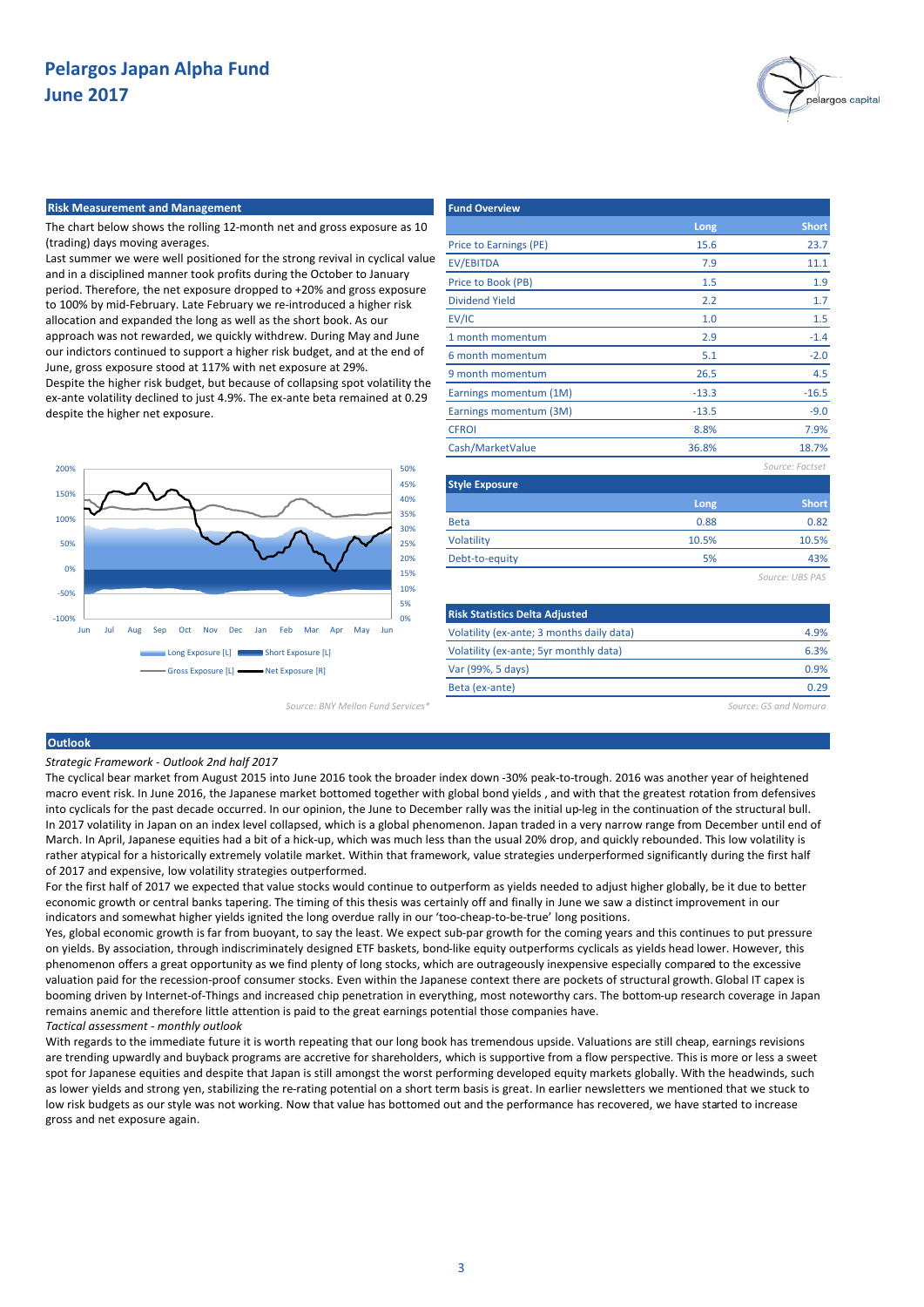

| <b>Historic Fund Performance (Monthly)</b> |          |          |          |          |          |            |          |          |          |          |            |            |            |
|--------------------------------------------|----------|----------|----------|----------|----------|------------|----------|----------|----------|----------|------------|------------|------------|
|                                            | Jan      | Feb      | Mar      | Apr      | May      | <b>Jun</b> | Jul      | Aug      | Sep      | Oct      | <b>Nov</b> | <b>Dec</b> | <b>YTD</b> |
| <b>Class A EUR</b>                         |          |          |          |          |          |            |          |          |          |          |            |            |            |
| 2017                                       | 0.49%    | $-0.93%$ | $-1.67%$ | $-0.61%$ | 0.19%    | 1.28%      |          |          |          |          |            |            | $-1.27%$   |
| 2016                                       | 1.35%    | 0.88%    | 1.08%    | $-0.18%$ | $-1.05%$ | $-4.52%$   | 2.08%    | $-1.09%$ | $-0.33%$ | 2.38%    | 0.99%      | 0.38%      | 1.78%      |
| 2015                                       | $-1.28%$ | 4.85%    | $-0.32%$ | 3.21%    | 2.54%    | $-1.63%$   | $-3.07%$ | $-3.05%$ | 2.42%    | 1.83%    | 2.16%      | $-1.62%$   | 5.81%      |
| 2014                                       | $-3.21%$ | $-0.64%$ | $-0.59%$ | $-1.03%$ | $-2.28%$ | 1.40%      | 0.19%    | $-0.64%$ | 2.01%    | $-1.94%$ | $-1.28%$   | 0.92%      | $-6.99%$   |
| 2013                                       | 4.99%    | $-0.58%$ | 6.55%    | 6.10%    | $-1.05%$ | $-0.78%$   | 0.26%    | $-0.91%$ | 1.08%    | $-0.79%$ | 1.35%      | 1.61%      | 18.86%     |
| 2012                                       | $-1.43%$ | 3.77%    | 1.31%    | $-1.26%$ | $-3.88%$ | 1.72%      | 0.79%    | 0.89%    | 1.28%    | 0.54%    | 2.53%      | 3.78%      | 10.24%     |
| 2011                                       | 0.84%    | $-0.06%$ | $-1.56%$ | 0.10%    | $-0.19%$ | 0.38%      | $-0.01%$ | $-3.68%$ | 0.64%    | $-0.41%$ | $-2.64%$   | 1.64%      | $-4.96%$   |
| 2010                                       | 0.65%    | $-0.25%$ | 3.27%    | 3.16%    | $-2.71%$ | $-1.27%$   | 1.12%    | $-0.39%$ | 0.82%    | 1.03%    | 1.28%      | 1.75%      | 8.66%      |
| 2009                                       | 0.35%    | 1.62%    | $-0.76%$ | $-0.71%$ | 0.98%    | 1.03%      | $-1.84%$ | 2.07%    | $-1.61%$ | $-0.40%$ | $-3.37%$   | 3.19%      | 0.36%      |
| <b>Class B EUR</b>                         |          |          |          |          |          |            |          |          |          |          |            |            |            |
| 2017                                       | 0.56%    | $-0.92%$ | $-1.63%$ | $-0.57%$ | 0.23%    | 1.32%      |          |          |          |          |            |            | $-1.03%$   |
| 2016                                       | 1.27%    | 0.92%    | 1.18%    | $-0.16%$ | $-1.08%$ | $-4.33%$   | 2.12%    | $-1.05%$ | $-0.29%$ | 2.38%    | 0.88%      | 0.39%      | 2.07%      |
| 2015                                       | $-1.24%$ | 4.89%    | $-0.27%$ | 3.25%    | 2.57%    | $-1.67%$   | $-2.94%$ | $-3.01%$ | 2.46%    | 1.88%    | 2.06%      | $-1.42%$   | 6.36%      |
|                                            |          |          |          |          |          |            |          |          |          |          |            |            |            |

| $-6.52%$ | 0.96% | $-1.24%$ | $-1.89%$ | 2.06%    | $-0.60%$ | 0.23%    | 1.44%    | $-2.24%$ | $-0.99%$ | $-0.56%$ | $-0.60%$ | $-3.16%$ | 2014 |
|----------|-------|----------|----------|----------|----------|----------|----------|----------|----------|----------|----------|----------|------|
| 20.57%   | 1.73% | 1.46%    | $-0.80%$ | 1.18%    | $-0.92%$ | 0.31%    | $-0.78%$ | $-1.07%$ | 6.48%    | 6.98%    | $-0.58%$ | 5.35%    | 2013 |
| 10.95%   | 4.06% | 2.50%    | 0.58%    | 1.32%    | 0.93%    | 0.84%    | 1.76%    | $-3.83%$ | $-1.21%$ | 1.35%    | 3.81%    | $-1.38%$ | 2012 |
| $-4.48%$ | 1.68% | $-2.60%$ | $-0.38%$ | 0.69%    | $-3.63%$ | 0.03%    | 0.42%    | $-0.14%$ | 0.14%    | $-1.55%$ | $-0.03%$ | 0.93%    | 2011 |
| 9.67%    | 1.89% | 1.40%    | 1.13%    | 0.91%    | $-0.37%$ | 1.23%    | $-1.31%$ | $-2.83%$ | 3.39%    | 3.52%    | $-0.23%$ | 0.73%    | 2010 |
| 2.75%    | 2.84% | $-2.99%$ | $-0.39%$ | $-1.68%$ | 2.24%    | $-1.93%$ | 1.13%    | 1.34%    | $-0.67%$ | $-0.73%$ | 1.67%    | 2.07%    | 2009 |
| 6.46%    | 1.39% | 0.52%    | 3.44%    | 1.40%    | $-1.35%$ | 0.96%    |          |          |          |          |          |          | 2008 |

Fund Facts Fund Facts **Investment Manager Fund Size in EUR** Pelargos Capital **Fund Size in EUR Legal Status** FGR (fund for joint account) **Fund Size in USD Fiscal Status** VBI (tax exempt) **Dividend Policy** Reinvestment

**Firm AUM in USD Same Class B** 5256,360,019 **Performance Fee Class B** 15% subject to High Watermark

**Investment Objective**

Contact Details WTC The Hague, Tower E 7th floor Prinses Margrietplantsoen 43

January 2009 July 2008

€ 224,768,774 \$256,360,019

Portfolio Managers **Service Providers** Service Providers

**Investment Strategy** Equity Long/Short **Title Holder** SGG Netherlands N.V. **Investment Style Fundamental Value Depositary Depositary Bank of New York Mellon** Capital appreciation through investing in long/short positions in Japanese securities

**Base Currency** EUR EUR 10,000 **Minimum Subscription Class A ISIN Class A EUR EUR ISIN CLASS A EURE A CONSUMITY OF THE CONSUMINITY OF THE CURT OF THE CURT OF THE CURT OF THE CURT OF THE CURT OF THE CURT OF THE CURT OF THE CURT OF THE CURT OF THE CURT OF THE CURT OF THE CURT OF ISIN Class B EUR ISIN Class B EUR** NL0001118015 **Dealing Day Dealing Day** First business day of each month **Inception Date Class B EUR Redemption Redemption** 15 business days notice **Management Fee Class A** Company Facts **Management Fee Class B Firm AUM in EUR E** 224,768,774 **Performance Fee Class A** 20% subject to High Watermark **Participations Outstanding Class B Participations Outstanding Class A**

**Inception Date Class A EUR Subscription Subscription** Any dealing day, 3 business days notice 1.5% 1.0% € 86,798,258 236 56,164 \$98,997,750

Richard Dingemans **Prime Brokers** UBS AG, Goldman Sachs International Michael Kretschmer **Administrator** BNY Mellon Fund Services **Accountant** PricewaterhouseCoopers Fund Description **Legal** De Brauw Blackstone Westbroek N.V.